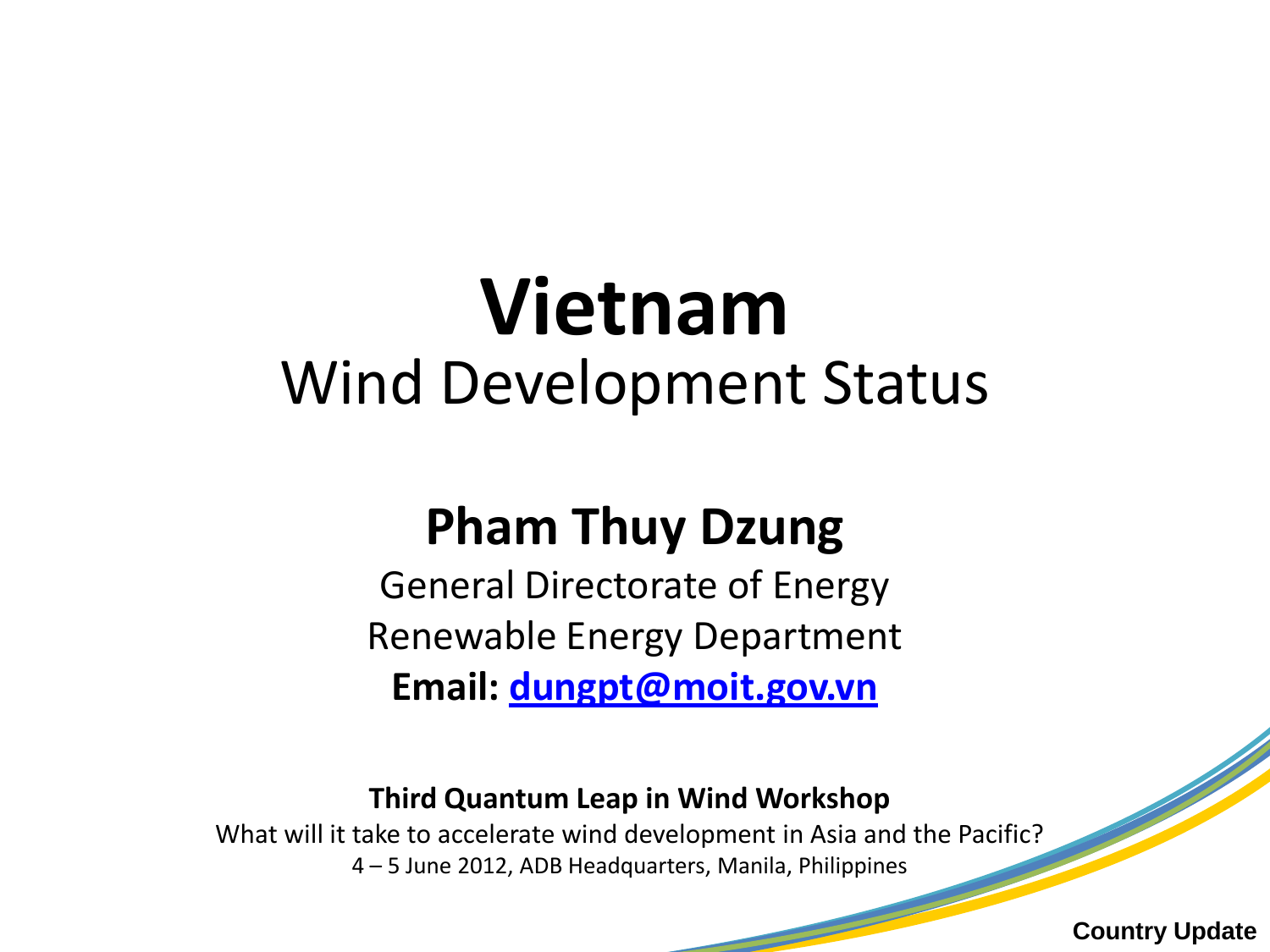# **Wind Project Status in Vietnam**

| <b>Province</b>    | # of<br>Investo<br>rs | # of<br><b>Projects</b> | <b>Planned</b><br>capacity<br>(MW) | <b>Installed</b><br>capacity<br>(MW) | <b>Status</b>  |                |                |              |             |
|--------------------|-----------------------|-------------------------|------------------------------------|--------------------------------------|----------------|----------------|----------------|--------------|-------------|
|                    |                       |                         |                                    |                                      | <b>IR</b>      | IP             | <b>TD</b>      | <b>UC</b>    | IO          |
| Ninh Thuan         | 9                     | 13                      | 1068                               |                                      | 8              | $\overline{4}$ | 1              |              |             |
| <b>Binh Thuan</b>  | 12                    | 20                      | 2000                               | 30                                   | 14             | $\overline{4}$ | $\mathbf{1}$   |              | $\mathbf 1$ |
| Ba Ria-Vung<br>Tau | $\mathbf 1$           | $\mathbf{1}$            | 6                                  |                                      |                | $\mathbf 1$    |                |              |             |
| <b>Tien Giang</b>  | $\mathbf{1}$          | $\mathbf{1}$            | 100                                |                                      | $\mathbf{1}$   |                |                |              |             |
| <b>Ben Tre</b>     | $\overline{2}$        | $\overline{2}$          | 280                                |                                      | $\overline{2}$ |                |                |              |             |
| Tra Vinh           | $\mathbf{1}$          | $\mathbf{1}$            | 93                                 |                                      | $\mathbf{1}$   |                |                |              |             |
| Soc Trang          | 4                     | $\overline{4}$          | 350                                |                                      | $\overline{4}$ |                |                |              |             |
| <b>Bac Lieu</b>    | $\mathbf{1}$          | $\mathbf{1}$            | 99                                 |                                      |                |                |                | $\mathbf{1}$ |             |
| Ca Mau             | $\overline{2}$        | $\overline{2}$          | 300                                |                                      | $\overline{2}$ |                |                |              |             |
| <b>Total</b>       | 33                    | 37                      | 4296                               |                                      | 32             | 5              | $\overline{2}$ | 1            | 1           |

**IO: Installed and Operating; UC: Under construction; TD:** 

Third Quantum Leap in Wind Workshop 2